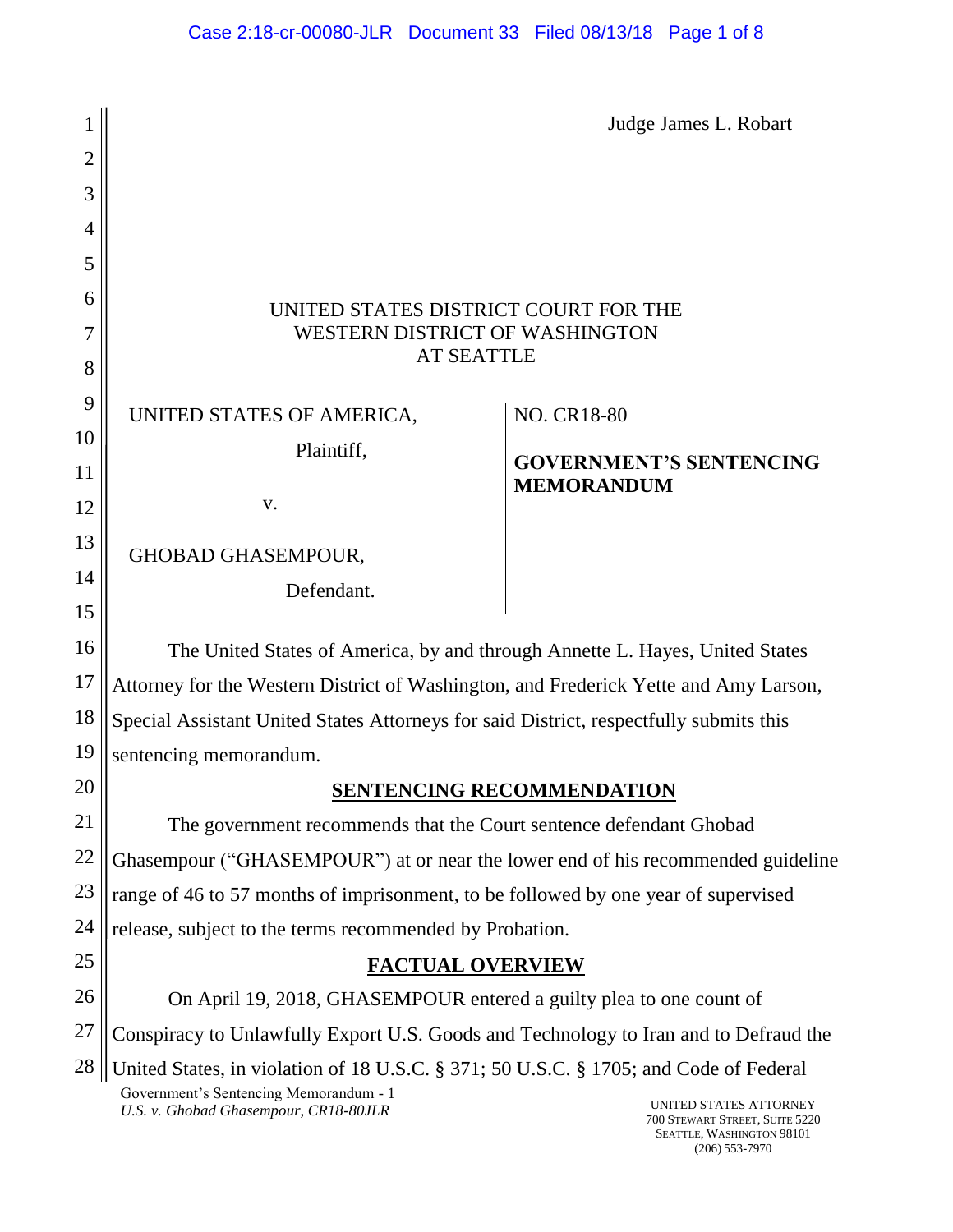1 2 3 Regulations Part 560.203 and 560.204. The criminal conduct that resulted in this conviction is described in detail in the Statement of Facts section of the Plea Agreement, and the government will not attempt to recount a full description of that conduct here.

4 We note, however, that GHASEMPOUR – for more than five years -- willfully conspired with individuals in Iran, China, Portugal and Turkey to obtain sophisticated technology manufactured in the United States and export that technology to Iran in violation of U.S. sanctions against Iran. GHASEMPOUR initiated the conspiracy and directed his Chinese coconspirator to establish front companies in China that he and his coconspirators used to help them to accomplish their scheme. GHASEMPOUR and his coconspirators also conspired with established companies in Portugal and Turkey, who negotiated with U.S. companies to obtain U.S. technology for the benefit of the coconspirators.

The technology GHASEMPOUR helped export, or attempt to export, to Iran in violation of U.S. export control laws included: a thin film measurement system manufactured by a California company, for a sales price of \$93,000; an inertial guidance system test table manufactured by a North Dakota company, for a sales price of 550,040 Euros; and two types of thermal imaging cameras manufactured by an Oregon company, for total sales of more than \$466,000. The technology described above has both commercial and military uses. For example, the thin film measurement system is essentially a microscopic tape measure that can be used to measure liquid coatings and parts that are used in cell phones and missiles. The inertial guidance system test table can be used to test the accuracy of gyroscopes that assist in flying commercial and military airplanes. And the thermal imaging cameras can be used in commercial security systems and military drones.

The Department of Commerce's Bureau of Industry and Security ("BIS") promulgated the Export Administration Regulations ("EAR"), 15 C.F.R. §§ 730-774, which contained restrictions on the export of goods outside of the United States. The most sensitive items subject to EAR controls were identified on the Commerce Control

Government's Sentencing Memorandum - 2 *U.S. v. Ghobad Ghasempour, CR18-80JLR* UNITED STATES ATTORNEY

700 STEWART STREET, SUITE 5220 SEATTLE, WASHINGTON 98101 (206) 553-7970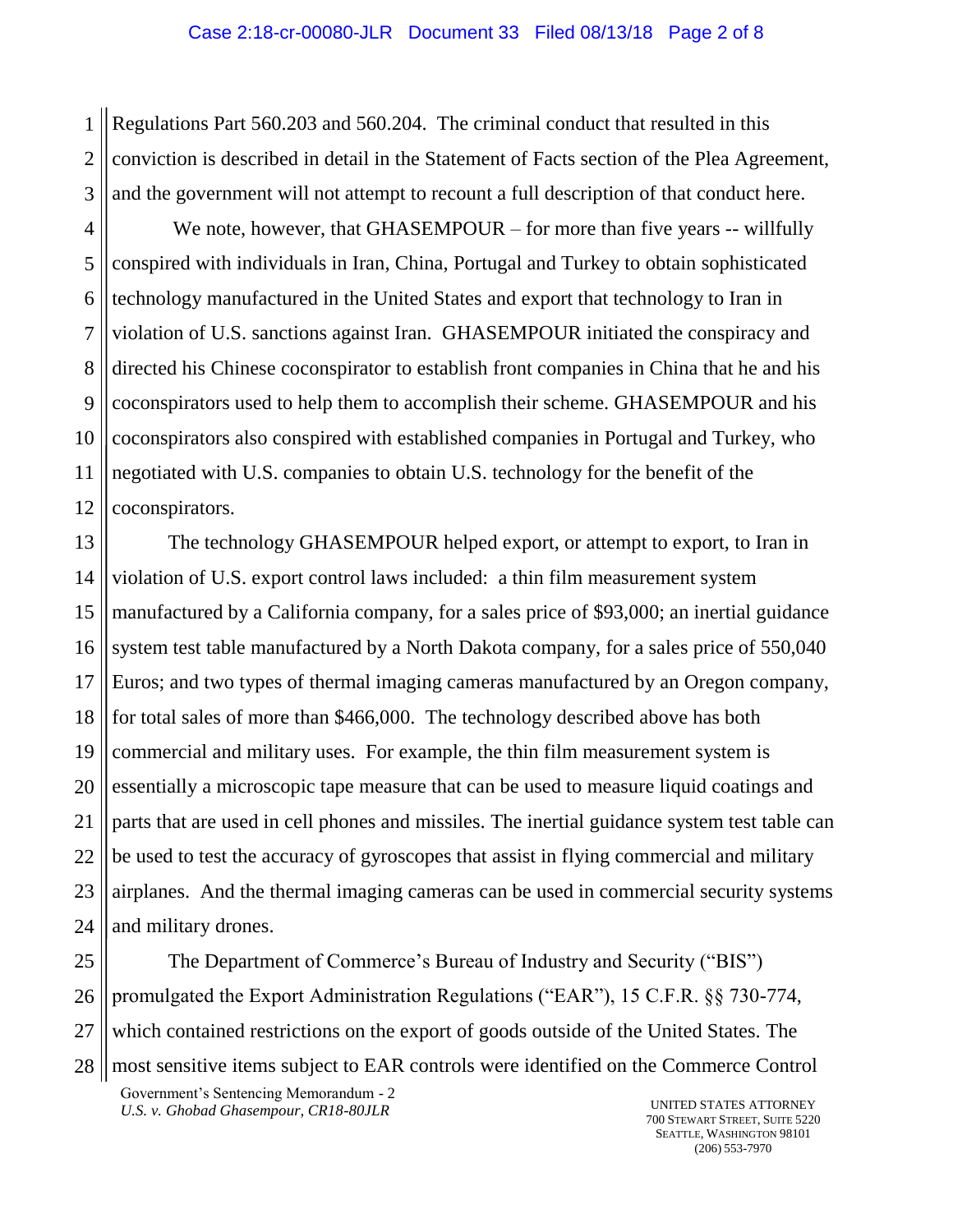1 2 3 4 5 6 List, or "CCL," set forth in Title 15, Code of Federal Regulations, part 774, Supplement Number 1. Items listed on the CCL were categorized by Export Control Classification Number ("ECCN"), each of which had export control requirements depending on destination, end use, and end user. Items categorized under ECCNs required a license for export based on a specific "reason for control. The "reason for control," in turn, determined the countries to which export of an item required a license.

7 8 9 10 11 12 13 14 15 16 Under the EAR, the inertial guidance system test table is categorized under ECCN 2B120, and it is controlled for Missile Technology ("MT") and Anti-Terrorism ("AT") reasons for export to Iran. There are two versions of the TAU 2 640 cameras GHASEMPOUR helped to export: a 9 Hz model and a 30 Hz model. The 9 Hz model is categorized under ECCN 6A993, and it is controlled for Anti-Terrorism ("AT") reasons for export to Iran. The 30 Hz model is categorized under ECCN 6A003.b.4.b, and it is controlled for National Security ("NS"), Regional Stability ("RS") and Anti-Terrorism ("AT") reasons for export to Iran. In addition, the Thin Film Measurement System is categorized under ECCN 3A999.f, and it is controlled for Anti-Terrorism ("AT") reasons for export to Iran. $<sup>1</sup>$ </sup>

#### **SENTENCING GUIDELINES**

There is no dispute as to the Sentencing Guidelines. GHASEMPOUR's offense level is as follows:

| Base Offense Level (USSG §2M5.1) | 26   |
|----------------------------------|------|
| Acceptance of responsibility     | $-3$ |
| Total                            | 23   |

Government's Sentencing Memorandum - 3 would have required a license for exportation to Iran, had the true end destination been known.

17

18

19

20

21

22

23

24

25

 $\overline{a}$ 

<sup>26</sup> 27 28  $1$ . The coconspirators obtained a license to export the thermal imaging cameras through the Portuguese coconspirator, under the false claim that the Portuguese coconspirator was going to install the cameras in an African country. They obtained a license to export the inertial guidance system test table through the Portuguese coconspirator, under the false claim that the Portuguese coconspirator would be the end user, but that table never left the United States. The Thin Film Measurement System did not require an export license to the Netherlands, China or Turkey; however, it

U.S. *v. Ghobad Ghasempour, CR18-80JLR* UNITED STATES ATTORNEY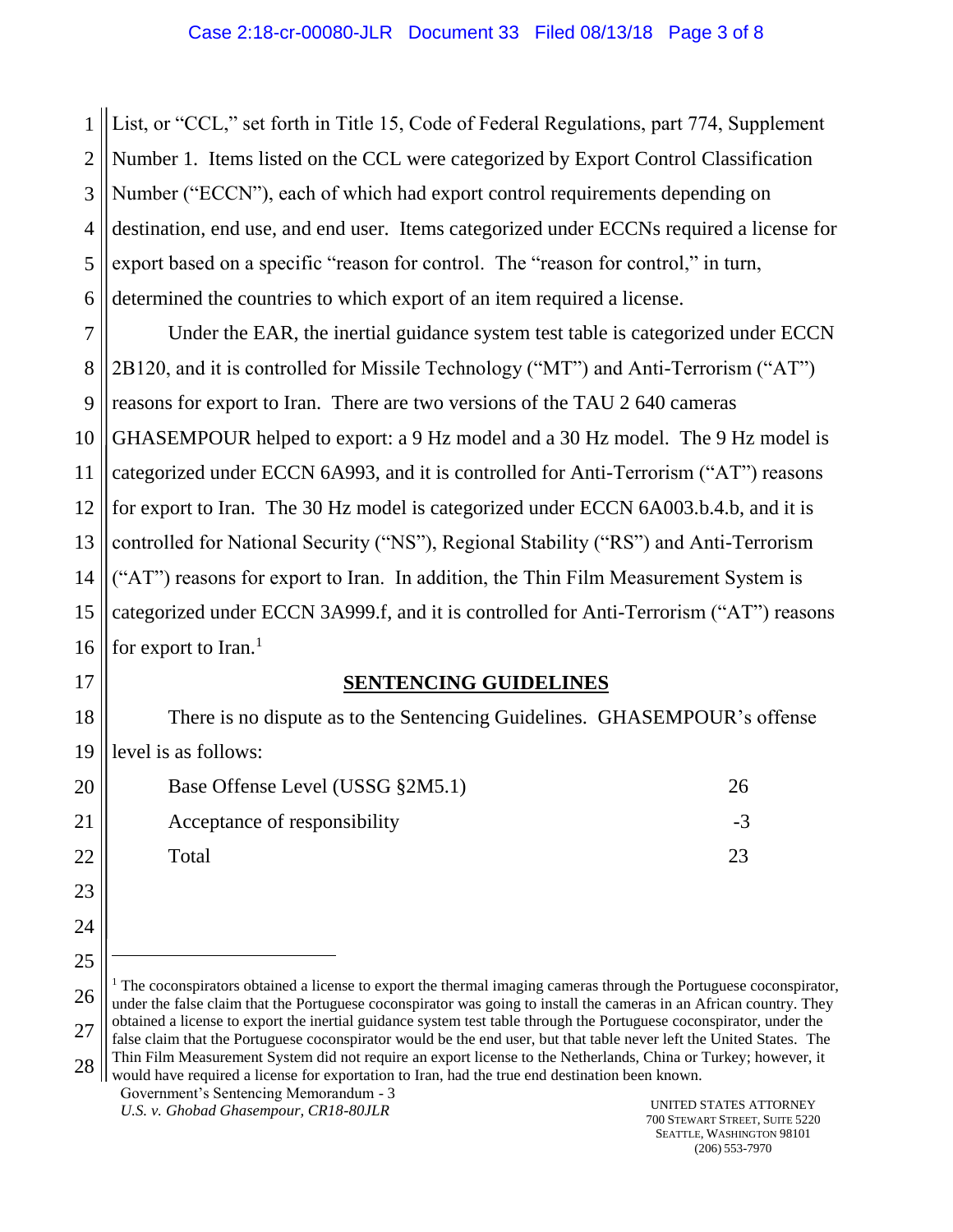GHASEMPOUR does not have any prior criminal convictions. Therefore he is in criminal history category I, yielding a sentencing range of 46 to 57 months.

## **SECTION 3553 ANALYSIS**

The government recommends a sentence at or near the lower end of the guideline range of 46 to 57 months, to be followed by one year of supervised release with the standard and special conditions recommended by U.S. Probation. This recommendation is supported by the sentencing factors set forth at 18 U.S.C. § 3553(a).

#### **A. Nature and Circumstances of the Offense.**

During the period of time when GHASEMPOUR was committing the offenses, the U.S. government had imposed sanctions that prohibited the export of U.S. goods, services and technology to Iran unless the government granted a license for that export. The sanctions had been imposed to protect the national security, foreign policy and economy of the U.S. from certain threats posed by the Iranian government. GHASEMPOUR was well-aware of the sanctions and that he was violating U.S. laws by facilitating the exportation of U.S. goods to Iran without a license. In fact, in an email dated July 3, 2012, GHASEMPOUR explained to his Chinese co-conspirator that when they were negotiating with U.S. companies to obtain products for their Iranian coconspirator, they should not inform the U.S. companies that the products were for the Iranians because of the sanctions. The email appears below (all grammatical and formatting errors are in the original email):

**Subject:** Re: CISCO ORDER

**From :** Ghobad Ghasempour <ghobadgh@gmail.com >

**Date:** 7/3/2012 9:16 PM

**To:** "mod[ojoex@gmail.com](mailto:joex@gmail.com) " <modojoex@gmail.com >

Hi brother,

Cisco is an American brand so they cannot sell directly to Iran. HP is the same too and we can buy it because we are dealing with dealer (who wants to sell and make money and does not care were the product go). If HP head office finds out officially they would block the deal and I am sure dealer would not tell them (and they wouldn't ask haha). Therefore,bee must find a dealer for Cisco and

Government's Sentencing Memorandum - 4 *U.S. v. Ghobad Ghasempour, CR18-80JLR* UNITED STATES ATTORNEY

700 STEWART STREET, SUITE 5220 SEATTLE, WASHINGTON 98101 (206) 553-7970

1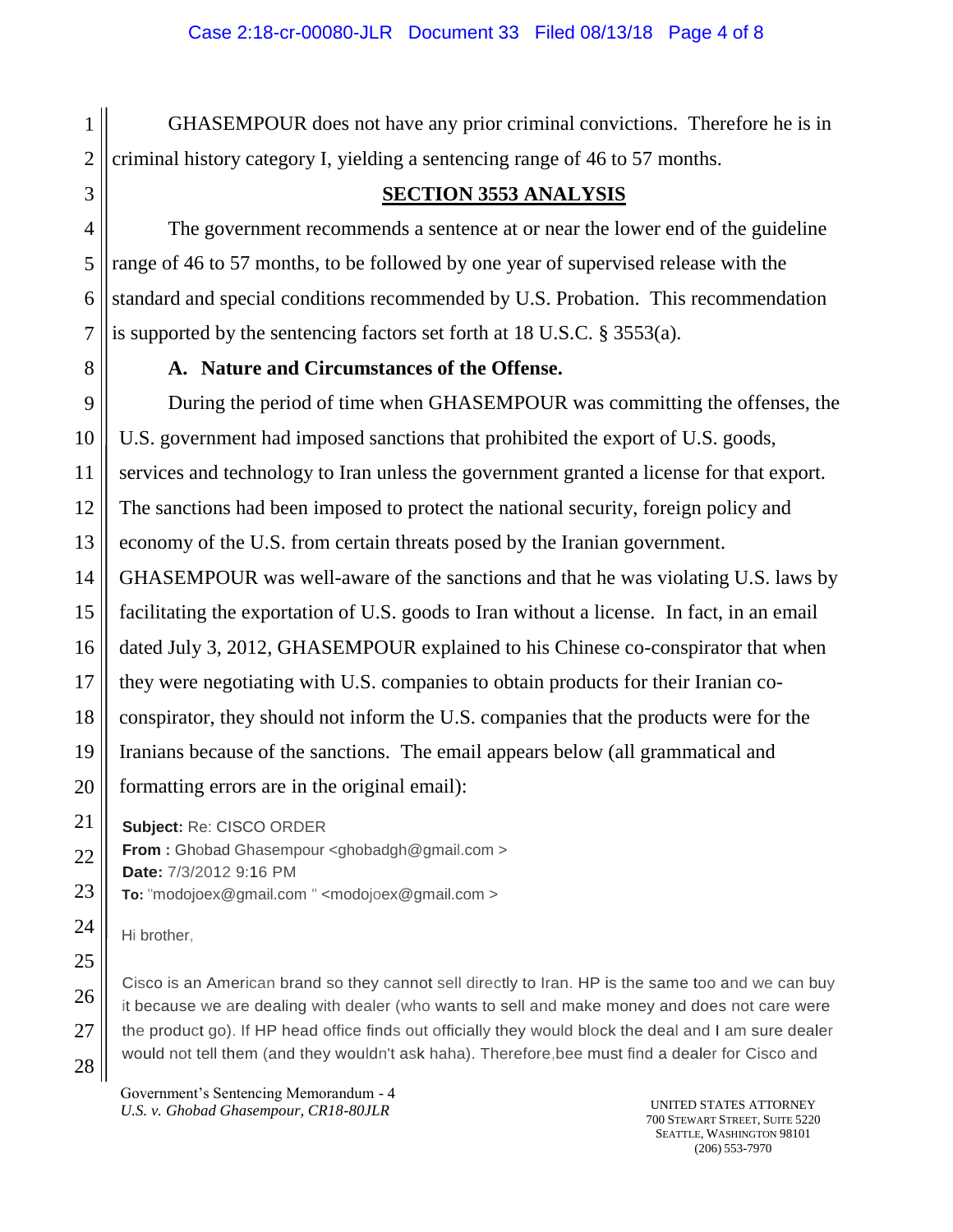don't contact the corporation if possible (or don't tell them this is for Iranian market ).

Take care, Ghobad

1

Sent from my iPhone

In short, the criminal violation at issue in this case is a serious one, and GHASEMPOUR knowingly and willingly participated in the criminal conspiracy to export U.S. goods, services and technology to Iran without a license. GHASEMPOUR and his codefendants established Chinese front companies, and used companies in Portugal and Turkey, in order to conceal that the goods were actually being purchased for Iranians.

## **B. History and Characteristics of the Defendant.**

GHASEMPOUR does not have a criminal history. He is well-educated and has been a successful salesman with two Canadian companies. However, he has used his business acumen to conduct the criminal transactions described in the Indictment and plea letter. It is unfortunate that the defendant has used his business skills to commit crimes, but he was willing to accept the risk of being caught in order to make more money.

GHASEMPOUR made that point clear, on February 14, 2016, during a text message conversation with his Chinese coconspirator regarding the sale of thermal imaging cameras to their Iranian coconspirator. They were discussing the need to work smarter, not harder, on the deals they were making with their Iranian coconspirator, and GHASEMPOUR commented that they needed a larger percentage of the deal, that is, 10%, considering the risk they were taking by violating the law. The Chinese coconspirator agreed, and GHASEMPOUR responded: "Yes. Considering ri\$k" – an apt code that captures GHASEMPOUR's willingness to accept the "risk" of arrest in order to make a bit more money. (*See* Exhibit 1, text message exchange dated 2/14/2016.)

Government's Sentencing Memorandum - 5 *U.S. v. Ghobad Ghasempour, CR18-80JLR* UNITED STATES ATTORNEY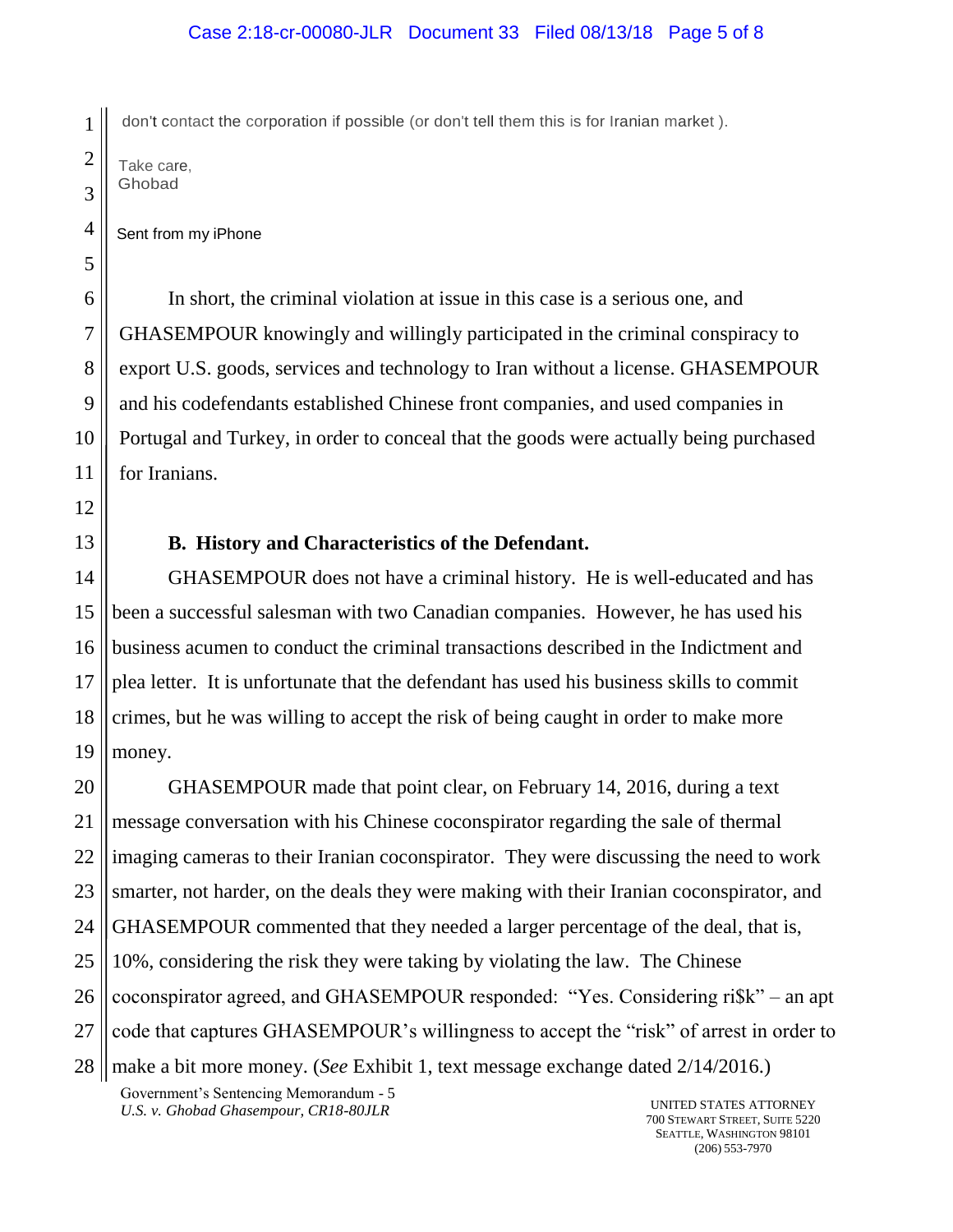1 GHASEMPOUR's greed caused him to ignore U.S. sanctions against Iran so that he could profit monetarily. Greed is a characteristic that leads many people to commit crimes to make money, and GHASEMPOUR is no different. He should therefore receive the punishment called for by the sentencing guidelines.

## **C. The Need for the Sentence to Reflect the Seriousness of the Offense, Promote Respect for Law, Deter Future Crimes, and Protect the Public.**

The recommended sentence is necessary to reflect the seriousness of the offense. The sanctions against Iran are meant to protect the United States and its citizens from threats posed by the Iranian government. In large part, the sanctions are intended to prevent Iran from obtaining technology that can be used by its military – and each of the items GHASEMPOUR helped export to Iran could be useful to Iran in building weapons that could eventually be used against the U.S. and its citizens. Indeed, GHASEMPOUR knew that his Iranian coconspirator was connected to the Iranian Ministry of Defense.<sup>2</sup>

Clearly, GHASEMPOUR's crimes are serious and he deserves just punishment. But there is also a need to discourage others who knowingly and willingly violate the sanctions to obtain U.S. technology for Iran. There are many individuals, like GHASEMPOUR and his coconspirators, who engage in the business of obtaining a vast array of U.S. goods, services and technology for export to Iran without a license from the U.S. government. A strong sentence in this case will help to discourage others who

 $\overline{a}$ 

<sup>&</sup>lt;sup>2</sup> In anticipation that the United Nations Security Council might loosen their arms embargo against Iran, GHASEMPOUR emailed a friend of his at VARD, an international shipbuilding company headquartered in Norway, to see if VARD might be interested in doing business with Iran if the sanctions actually were loosened. In that email, dated November 9, 2015, GHASEMPOUR noted that his "friend [that is, the Iranian coconspirator] has already received some very encouraging interest from the officials at MoD [that is, the Iranian Ministry of Defense] and they even asked us to go send a full portfolio etc and visit them and the ship yards . . . ." Later in the same email, GHASEMPOUR said that "our most promising short term opportunities will be in the defense sector." (*See* Exhibit 2.)

Government's Sentencing Memorandum - 6 *U.S. v. Ghobad Ghasempour, CR18-80JLR* UNITED STATES ATTORNEY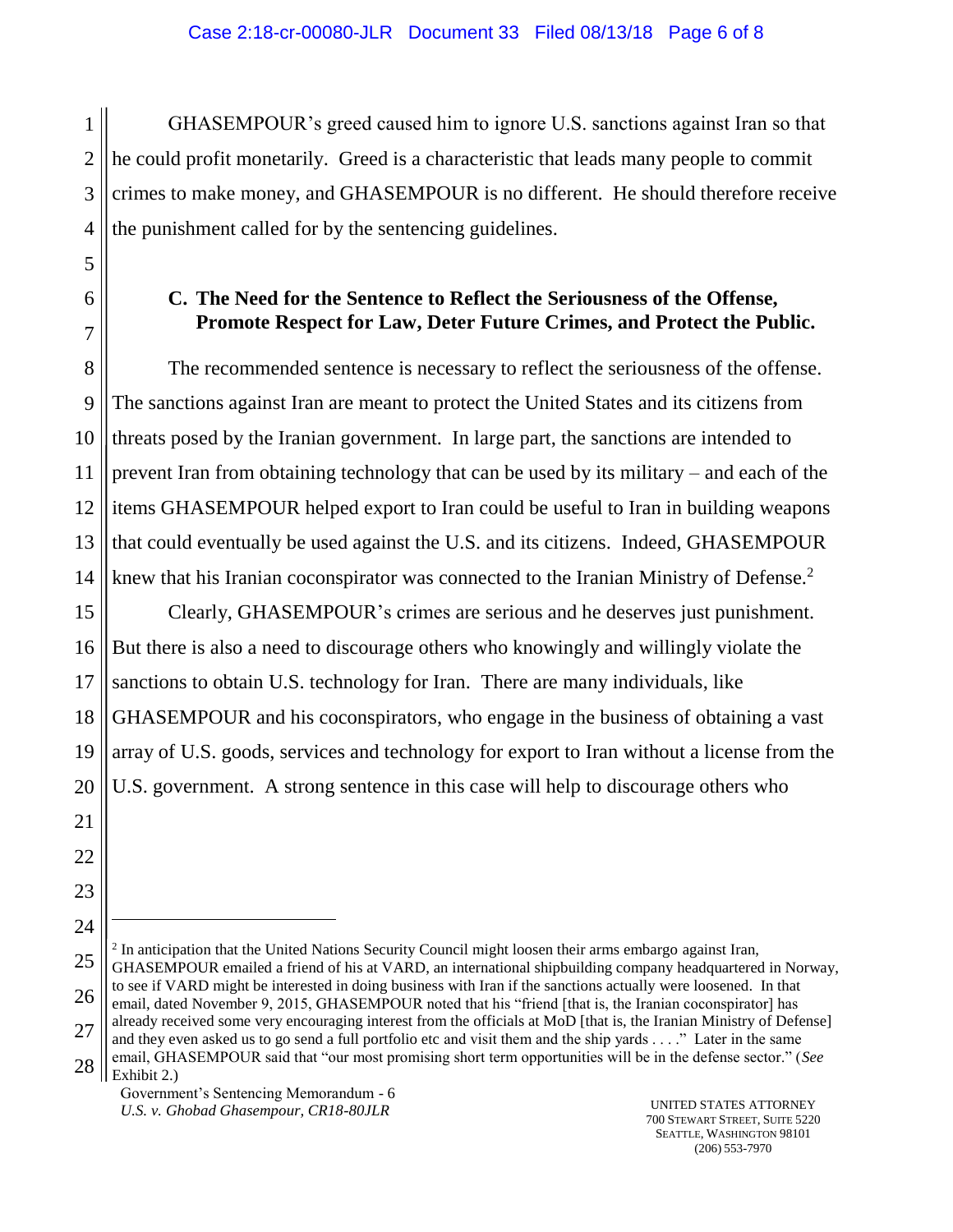1 engage in similar criminal activities and promote respect for the laws governing exports 2 || from the United States.<sup>3</sup>

| 3  | <b>CONCLUSION</b>                                                                                                                                                                                                                                                                                                                                                                                                                                                                                                                                                                                                                                                                                                                                                                                                                                                                                                                                                                                                                         |  |
|----|-------------------------------------------------------------------------------------------------------------------------------------------------------------------------------------------------------------------------------------------------------------------------------------------------------------------------------------------------------------------------------------------------------------------------------------------------------------------------------------------------------------------------------------------------------------------------------------------------------------------------------------------------------------------------------------------------------------------------------------------------------------------------------------------------------------------------------------------------------------------------------------------------------------------------------------------------------------------------------------------------------------------------------------------|--|
| 4  | For the foregoing reasons, the government submits that it is reasonable and fair to                                                                                                                                                                                                                                                                                                                                                                                                                                                                                                                                                                                                                                                                                                                                                                                                                                                                                                                                                       |  |
| 5  | impose a sentence within the range of 46 to 57 months of imprisonment, to be followed                                                                                                                                                                                                                                                                                                                                                                                                                                                                                                                                                                                                                                                                                                                                                                                                                                                                                                                                                     |  |
| 6  | by one year of supervised release.                                                                                                                                                                                                                                                                                                                                                                                                                                                                                                                                                                                                                                                                                                                                                                                                                                                                                                                                                                                                        |  |
| 7  |                                                                                                                                                                                                                                                                                                                                                                                                                                                                                                                                                                                                                                                                                                                                                                                                                                                                                                                                                                                                                                           |  |
| 8  | DATED: August 13, 2018                                                                                                                                                                                                                                                                                                                                                                                                                                                                                                                                                                                                                                                                                                                                                                                                                                                                                                                                                                                                                    |  |
| 9  | Respectfully submitted,                                                                                                                                                                                                                                                                                                                                                                                                                                                                                                                                                                                                                                                                                                                                                                                                                                                                                                                                                                                                                   |  |
| 10 | <b>ANNETTE L. HAYES</b>                                                                                                                                                                                                                                                                                                                                                                                                                                                                                                                                                                                                                                                                                                                                                                                                                                                                                                                                                                                                                   |  |
| 11 | <b>United States Attorney</b>                                                                                                                                                                                                                                                                                                                                                                                                                                                                                                                                                                                                                                                                                                                                                                                                                                                                                                                                                                                                             |  |
| 12 |                                                                                                                                                                                                                                                                                                                                                                                                                                                                                                                                                                                                                                                                                                                                                                                                                                                                                                                                                                                                                                           |  |
| 13 | /s/ Frederick W. Yette                                                                                                                                                                                                                                                                                                                                                                                                                                                                                                                                                                                                                                                                                                                                                                                                                                                                                                                                                                                                                    |  |
| 14 | Frederick W. Yette<br>Amy Larson                                                                                                                                                                                                                                                                                                                                                                                                                                                                                                                                                                                                                                                                                                                                                                                                                                                                                                                                                                                                          |  |
| 15 | Special Assistant United States Attorney                                                                                                                                                                                                                                                                                                                                                                                                                                                                                                                                                                                                                                                                                                                                                                                                                                                                                                                                                                                                  |  |
| 16 | United States Attorney's Office<br>700 Stewart Street, Suite 5220                                                                                                                                                                                                                                                                                                                                                                                                                                                                                                                                                                                                                                                                                                                                                                                                                                                                                                                                                                         |  |
| 17 | Seattle, Washington 98101-1271                                                                                                                                                                                                                                                                                                                                                                                                                                                                                                                                                                                                                                                                                                                                                                                                                                                                                                                                                                                                            |  |
|    | Telephone: (202) 252-7733                                                                                                                                                                                                                                                                                                                                                                                                                                                                                                                                                                                                                                                                                                                                                                                                                                                                                                                                                                                                                 |  |
| 18 |                                                                                                                                                                                                                                                                                                                                                                                                                                                                                                                                                                                                                                                                                                                                                                                                                                                                                                                                                                                                                                           |  |
| 19 |                                                                                                                                                                                                                                                                                                                                                                                                                                                                                                                                                                                                                                                                                                                                                                                                                                                                                                                                                                                                                                           |  |
| 20 |                                                                                                                                                                                                                                                                                                                                                                                                                                                                                                                                                                                                                                                                                                                                                                                                                                                                                                                                                                                                                                           |  |
| 21 |                                                                                                                                                                                                                                                                                                                                                                                                                                                                                                                                                                                                                                                                                                                                                                                                                                                                                                                                                                                                                                           |  |
| 22 | $3$ <b>Error! Main Document Only.</b> The Probation Office noted in Paragraph 70 of the Presentence Investigation Report<br>that the defendant might be eligible for a downward departure because of his status as a deportable alien. See, e.g.,                                                                                                                                                                                                                                                                                                                                                                                                                                                                                                                                                                                                                                                                                                                                                                                         |  |
| 23 | U.S. v. Charry Cubillos, 91 F.3d 1342 (9 <sup>th</sup> Cir. 1996); Lizarraga-Lopez v. U.S., 89 F.Supp. 2d 1166 (S.D.Cal. 2000);                                                                                                                                                                                                                                                                                                                                                                                                                                                                                                                                                                                                                                                                                                                                                                                                                                                                                                           |  |
| 24 | see also U.S. v. Smith, 27 F.3d 649, 655 (D.C. Cir. 1994) ("the circumstances justifying a downward departure on<br>account of the deportable alien's severity of confinement may be quite rare."). This is not the rare case in which a<br>downward departure is warranted. There is no evidence that this defendant will suffer more severe conditions of<br>incarceration for a substantial part of his sentence simply because of his status as a deportable alien. And even if<br>there were some indication that his conditions would be more severe, "a court confident that the status will lead to<br>worse conditions should depart only when persuaded that the greater severity is undeserved." Smith, 27 F.3d at 655.<br>Certainly, GHASEMPOUR's family and financial circumstances are very difficult and deserving of a measure of<br>sympathy. However, there are innumerable defendants facing similar, if not more difficult, family and financial<br>circumstances, and who are also facing far more severe sentences. |  |
| 25 |                                                                                                                                                                                                                                                                                                                                                                                                                                                                                                                                                                                                                                                                                                                                                                                                                                                                                                                                                                                                                                           |  |
| 26 |                                                                                                                                                                                                                                                                                                                                                                                                                                                                                                                                                                                                                                                                                                                                                                                                                                                                                                                                                                                                                                           |  |
| 27 |                                                                                                                                                                                                                                                                                                                                                                                                                                                                                                                                                                                                                                                                                                                                                                                                                                                                                                                                                                                                                                           |  |
| 28 |                                                                                                                                                                                                                                                                                                                                                                                                                                                                                                                                                                                                                                                                                                                                                                                                                                                                                                                                                                                                                                           |  |

Government's Sentencing Memorandum - 7 U.S. *v. Ghobad Ghasempour, CR18-80JLR* UNITED STATES ATTORNEY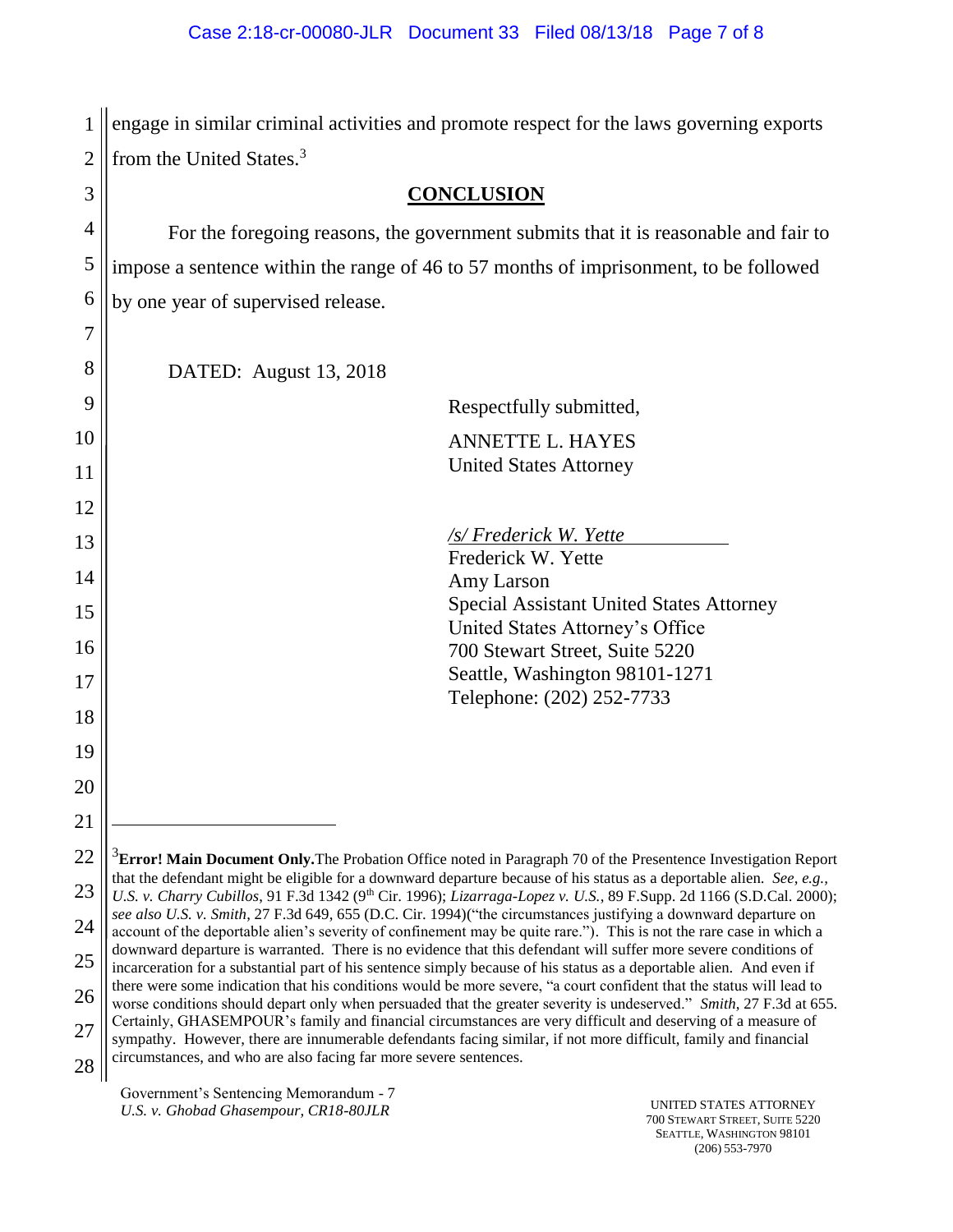| $\mathbf{1}$   | <b>CERTIFICATE OF SERVICE</b>                                                       |  |
|----------------|-------------------------------------------------------------------------------------|--|
| $\overline{c}$ | I hereby certify that on August 13, 2018, I electronically filed the foregoing with |  |
| 3              | the Clerk of the Court using the CM/ECF system which will send notification of such |  |
| $\overline{4}$ | filing to the attorney of record for the defendant.                                 |  |
| 5              |                                                                                     |  |
| 6              | /s/ Jenny Fingles                                                                   |  |
| 7              | <b>JENNY FINGLES</b><br>Legal Assistant                                             |  |
| 8              | United States Attorney's Office                                                     |  |
| 9              | 700 Stewart Street, Suite 5220<br>Seattle, Washington 98101-1271                    |  |
| 10             | Phone: 206-553-7970                                                                 |  |
| 11             | E-mail: jenny.fingles@usdoj.gov                                                     |  |
| 12             |                                                                                     |  |
| 13             |                                                                                     |  |
| 14             |                                                                                     |  |
| 15             |                                                                                     |  |
| 16             |                                                                                     |  |
| 17             |                                                                                     |  |
| 18             |                                                                                     |  |
| 19             |                                                                                     |  |
| 20             |                                                                                     |  |
| 21             |                                                                                     |  |
| 22             |                                                                                     |  |
| 23             |                                                                                     |  |
| 24             |                                                                                     |  |
| 25             |                                                                                     |  |
| 26             |                                                                                     |  |
| 27             |                                                                                     |  |
| 28             |                                                                                     |  |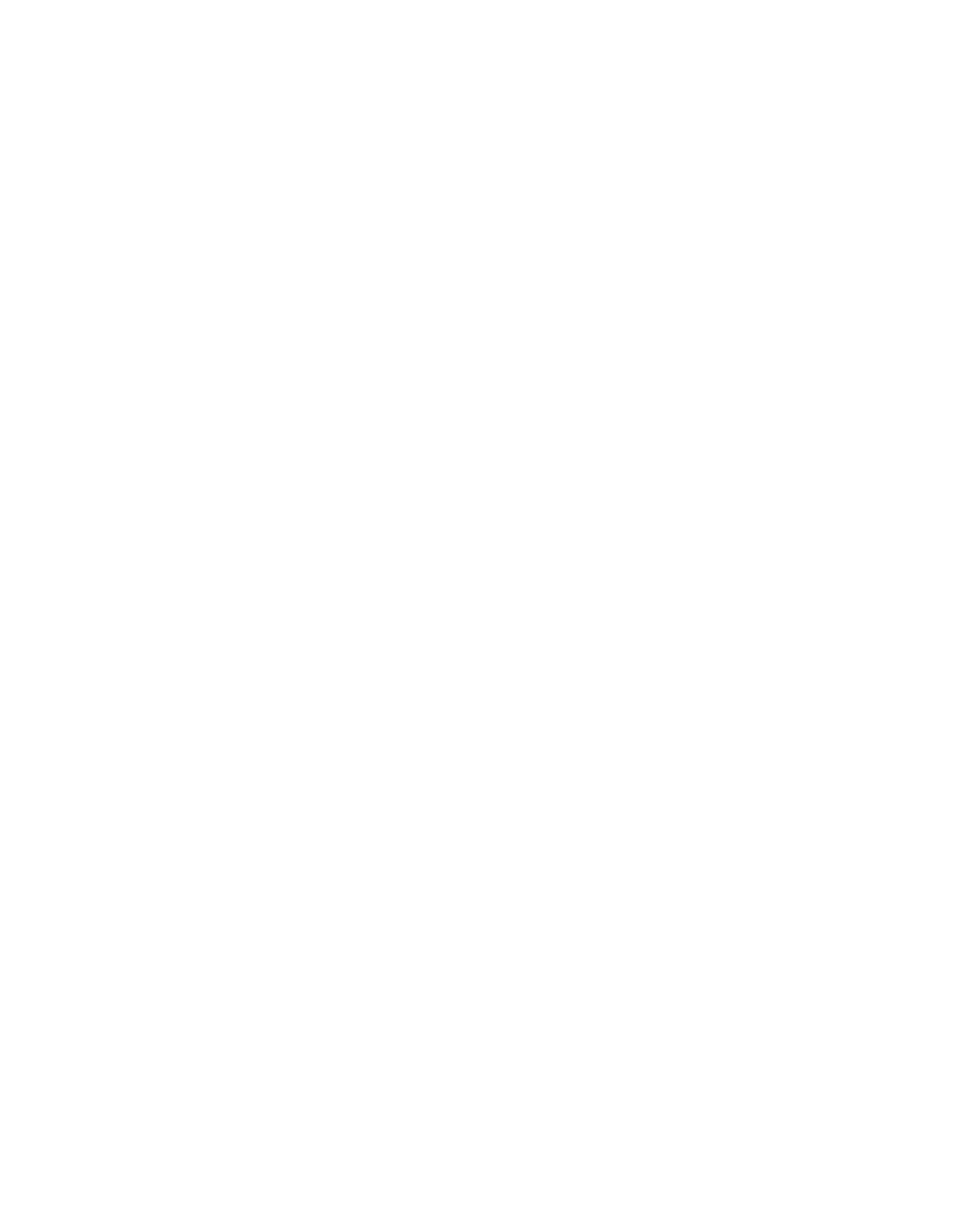# EXHIBIT 2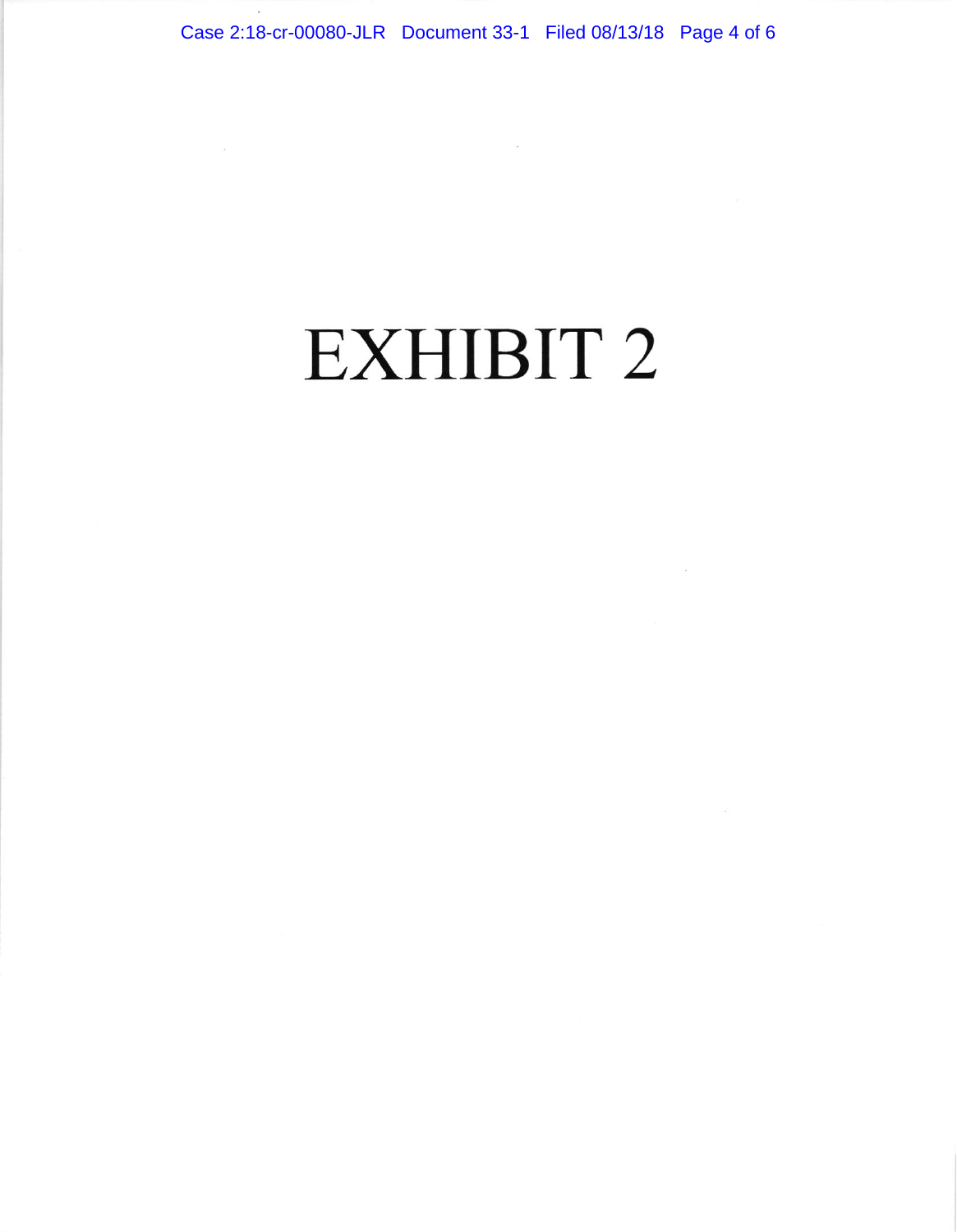Subject: Fwd: Potential Opportunities - IR From: Ghobad G <almostration @gmail.com> Date: 11/9/2015 3:38 PM To: GM international Business Center Kibetrade @ @ gmail.com>

Hi Reza,

Please see the below email that I sent to my friend just now. I want them to clear their position and make a final decision so we know how to proceed. By the way, please read the section about JCPOA carefully as it is applicable to anything in this area.

Best regards,

G

--------- Forwarded message ----------From: Ghobad G < **Chobat G** email.com> Date: Mon, Nov 9,2015 at 3:29 PM Subject: Potential Opportunities - lR To: 'Carson, Wade': < Wade: Carson @vard.com>

Hi<sup>3</sup>

Please see the below link on UN arms embargo on lran and how the recent agreement (officially called the Joint Comprehensive Plan of Action (JCPOA)) will affect it. Based on this summary it seems that basically the UN Security Counsel will remove the blanket embargo and will decide on case by vase basis as per below quote.

"Furthermore, all states will be allowed to participate in the supply of major conventional arms and related components and services to Iran provided that the Security Council decides in advance on a case-by-case basis to approve such supplies. This provision will be lifted five years after the JCPOA Adoption Day."

Obviously, a separate permission is needed from the Canadian governmenl (which I don't think will be a major obstacle the way things are heading), but based on the above quote the UN permission is a must that and it could take sometime.

Therefore, I really suggest that your company consult a sanctions lawyer soon. My friend has already received some very encouraging interest from the officials at MoD and they even asked us to go send a full portfolio etc and visit them and the ship yards (with you and probably Dave), but I want to make sure that there is a reasonable chance of working in this area in the next year (after the JCPOA comes into effect). We will probably discover a lot more opportunities after meeting the clients in person and found out about their needs etc, but again we need to know about the range of reasonable possibilities in advance in order to avoid wasting time and money and creating frustration on all sides. Your company needs to make a decision first if this is an area of interest for them and then invest in consultations with some lawyers and experls (probably you have to also consult some Canadian consulting firms to explore the realms of possibilities) and then finally make the decision to move forward or not. If your company makes the decision to move forward then we will make necessary arrangements to travel to lran and meet with the related top brass officials and visit shipyards.

Of course we will also peruse opportunities in the gas and oil field. ln the upcoming fair my partner will visit all the attending domestic shipyards and promote your products and services in this field as well. However, our most promising short term opportunities will be in the defense sector. Please discuss this matter and what I suggested with olher senior executives